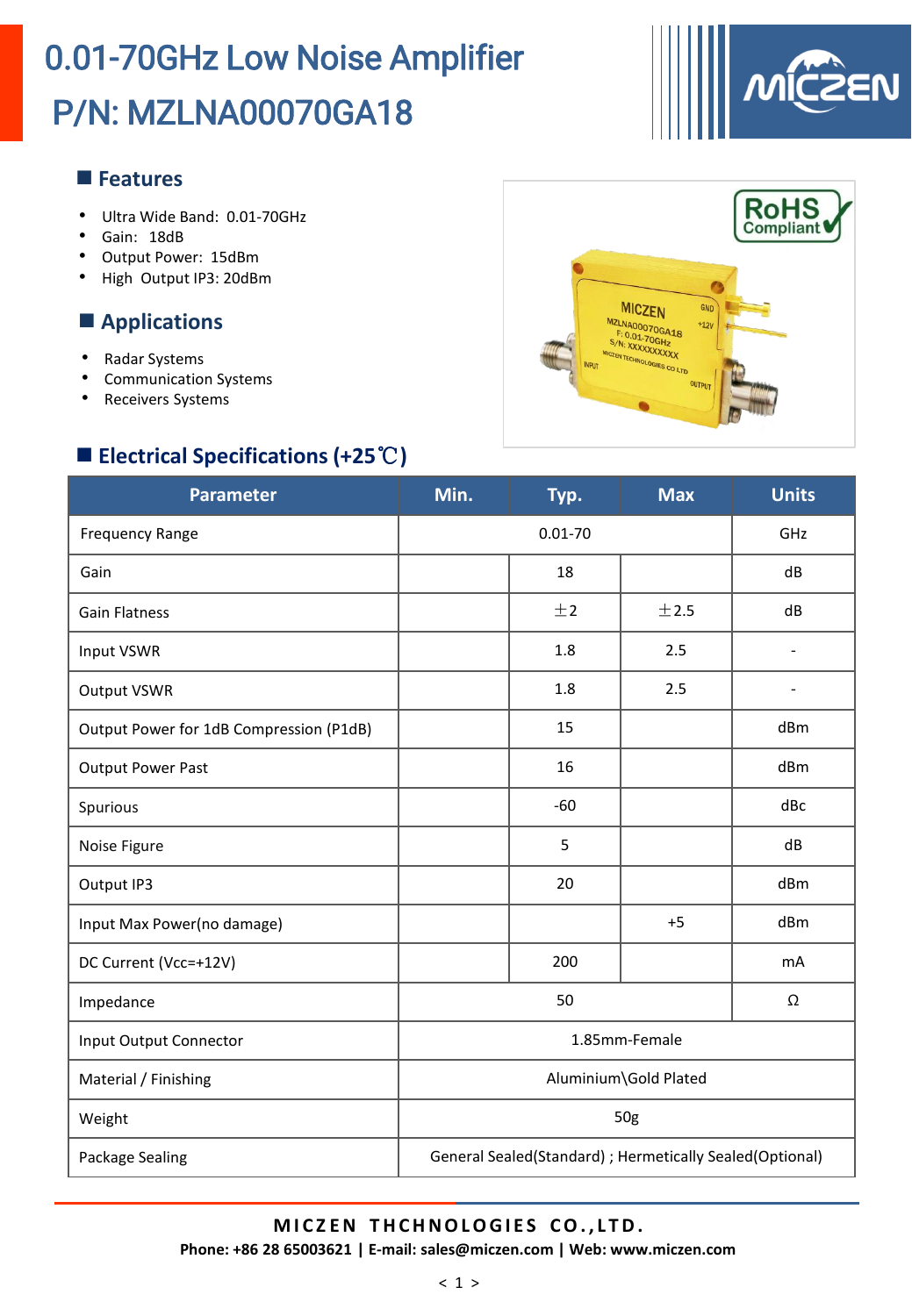

### **Environmental Conditions**

| <b>Operational Temperature</b> | -45℃~+85℃    | <b>Vibration</b> | 25g rms (15 degree 2KHz)<br>endurance, 1 hour per axis |
|--------------------------------|--------------|------------------|--------------------------------------------------------|
| <b>Storage Temperature</b>     | -55℃~+125℃   | <b>Shock</b>     | 20G for 11msc half sin wave, 3 axis<br>both directions |
| <b>Executive Standard</b>      | MIL-STD-810G | Humidity         | 100% RH at 35c, 95%RH at 40°C                          |

### **Absolute Maximum Ratings**

| <b>Supply Bias Voltage</b>   | $+13V$               |
|------------------------------|----------------------|
| <b>RF INPUT POWER</b>        | 5dBm                 |
| <b>ESD sensitivity (HBm)</b> | Class 0, passed 150V |



#### **Outline Drawing**

All Dimensions in mm (inches) Tolerance ±0.25 (0.01)



### \*\*\*Heat Sink required during operation\*\*\*

**M I C Z EN T HCHNOLOGI E S CO. , L TD. Phone: +86 28 65003621 | E-mail: sales@miczen.com | Web: www.miczen.com**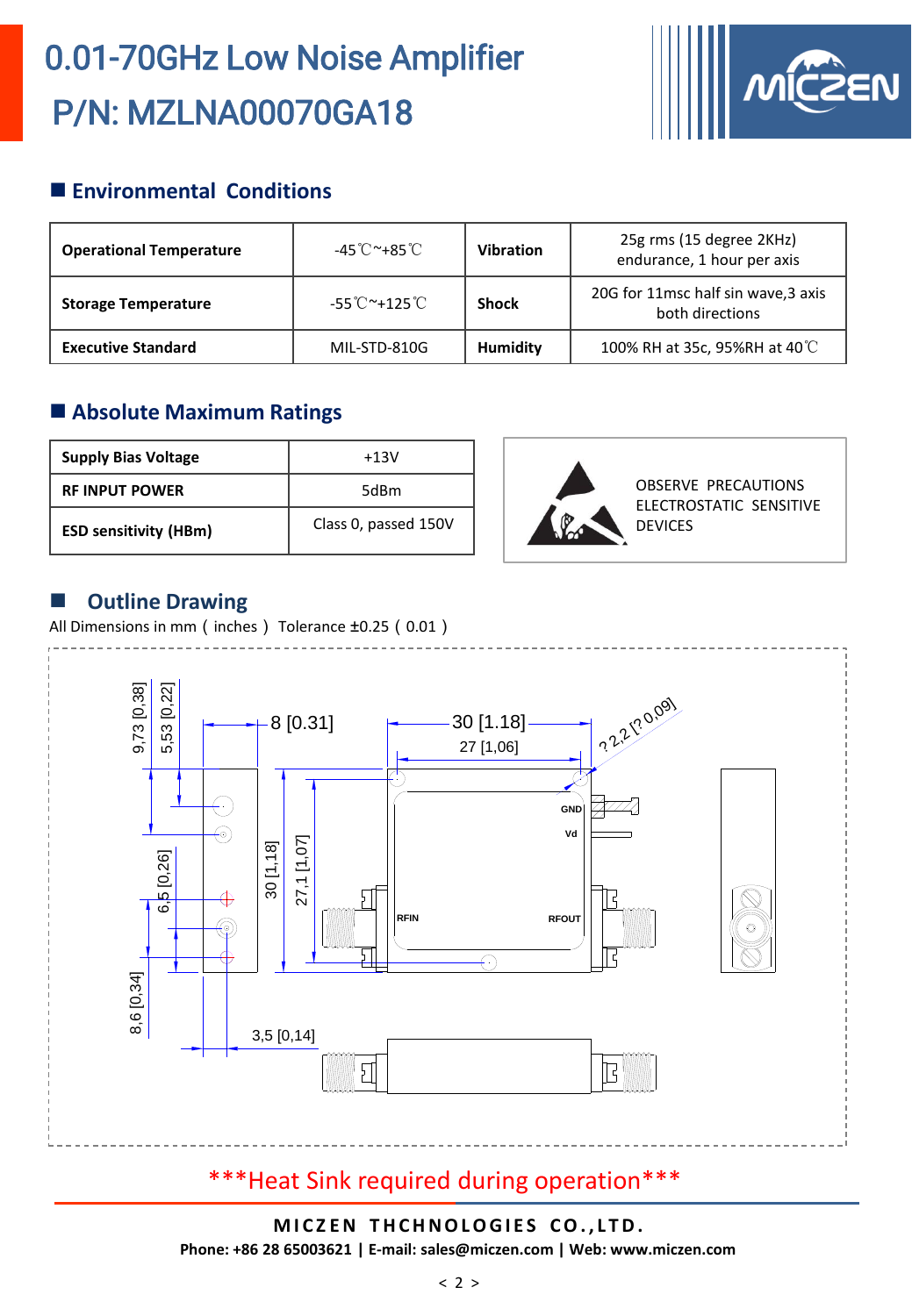

#### **Performance Plot**



**M I C Z EN T HCHNOLOGI E S CO. , L TD. Phone: +86 28 65003621 | E-mail: sales@miczen.com | Web: www.miczen.com**